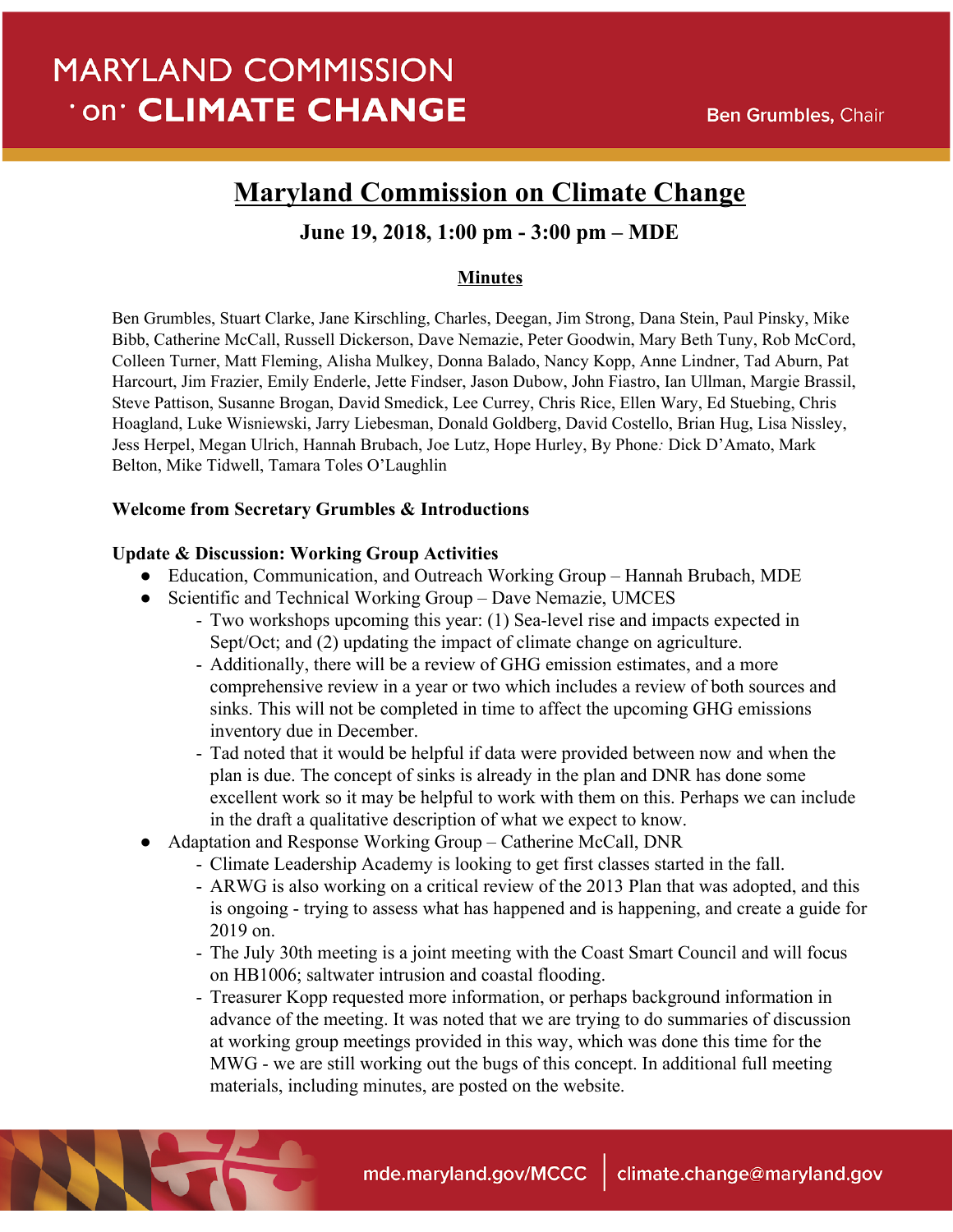- Stuart asked whether the Climate Leadership Academy efforts were being coordinated with the ECO working group. They are and will continue to be.
- Stuart suggested that the Commission should try to achieve synergies between mitigation and adaptation efforts. This was well received and it was agreed that the Steering Committee will continue to be a good vehicle for such coordination.
- GHG Mitigation Working Group Tad Aburn, MDE
	- In response to the Commission's request for more discussion and less presentations, the MWG piloted a new panel Q&A format at the May 31st meeting which went well, and we will continue with this format moving forward.
	- Stuart To provide context regarding our process, the MWG started with about 7 topics to discuss this year and have moved through 5, with two left to go. Then in August we have two meetings to work on recommendations. There are some areas of consensus and some with significant differences still. All minutes and recommendations which have been discussed thus far are available under the MWG materials on the website.

#### **Discussion: Achieving Long-term GGRA Goals**

- Senator Pinsky Regarding process, in the work that has been done thus far, there are certain growth assumptions (e.g., ZEV use, wind generation), will we reassess this at some point? Regarding strategies, electric generation and transportation are the most important - will there be recommendations in both of those areas? If there is not consensus on a strategy, will it still be in the Report? Will they be modeled? How will we address this process-wise? The Commission should be able to look at all strategies even if there is not MWG consensus.
	- Brian Hug Regarding the model assumptions, we will have a business as usual run, as well as a high end and low end run. In addition, we have a whole year after this to revisit in 2019. As far as strategies, we've been transparent about the suite of programs we are looking at. One thing we offered the MWG is an additional model run, which is a good compromise between how much funding is available currently for modeling and the needs of the MWG.
	- Senator Pinsky For example, if there is not consensus on a VMT strategy then it will not be modeled? If so I am not satisfied with that.
	- Secretary Grumbles It's not consensus at any cost, that would just be preferable because it sends a stronger message. Additionally, if we can find other ways to do additional models, for example another entity can provide model information or funding for additional model runs.
	- Tad I think we're trying to address the issues you have with the regular check-ins, and also update the assumptions and strategies.
	- Colleen MDOT also has a new tool that offers scenario analyses, which is the first step. All these things will be working and moving together.
- Delegate Stein- Will we be assuming status quo for federal standards? Also concerned regarding if there is interest but no consensus in a strategy at the MWG level.
	- Brian this will depend on the scenarios for BAU, if it's not on the books we will not include it, but other assumptions change for the high and low scenarios.
- Mike Tidwell Have you modeled the plan to spend \$100k to jump-start fracked gas? Is there more of this coming that we don't know about?
	- Brian This was discussed at MWG while you were co-chair. There will be a second inventory that includes out-of-state fracking, and all will be included in the analysis.